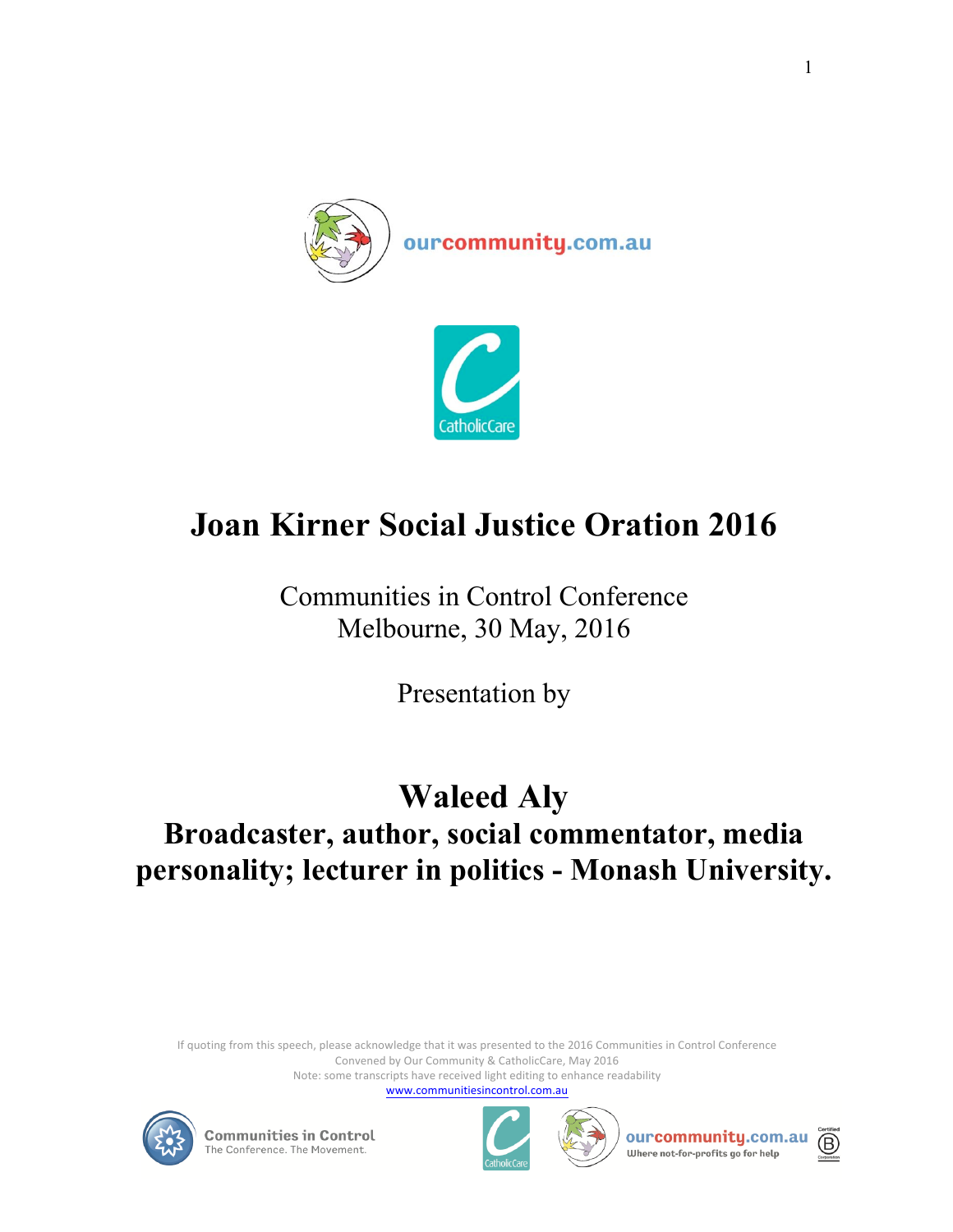Thank you for that introduction. Thank you for being here. Actually, do you have a choice about being here? You do. In that case, thank you for being here.

It's really nice to be on this stage again. As was alluded to, I have been on this stage once before. Joan was here at the time. It was a debate. I can't even remember the topic, although I'm pretty sure we won. Anyway, my one memory of it is – and this is actually my only personal interaction with Joan Kirner – was how she effortlessly and really humorously humiliated me in that debate without saying a single word.

I was delivering the speech, the bell rang, indicating my time was up, and so I thought, "but I'm in the middle of this sentence, I'll just get through this sentence." And she just glared at me and then did it again. And I just looked at her and shrivelled into a corner and walked away. And as I recall, it was mid-sentence.

How we won that debate I don't know. It must have been the force of everything that I'd said up to that point. But that was pretty much it.

And I thought it was remarkable that  $-1$  mean, she was moderating that debate and was incredibly entertaining all the way through. But I thought it was the mark of a remarkable person that she could do that to you and you would like her more as a result of it.

So it's great to be here and to be asked to do this. It's very flattering. And also a connection with Our Community, which goes back - I was trying to figure it out just backstage - I think it goes back to about 2002 when I was a uni student and I was asked to write the first draft of a book on directors duties, which I understand it still available, so go out and grab yourself a copy. I don't know – should I sign it? I don't know, I don't know what – it seems like a weird thing to sign, but anyway.

I won a Logie recently, so it's probably worth thousands of dollars. Actually, just on that, I've been told we've got to be out of here by 12:30pm and I was told you're going to have lots of questions and, at the same time, I've been given a topic that's actually quite weighty and nuanced, so I don't know how we're going to fit all this in.

So what I'll do is I'm going to answer the three questions that I know are going to arise in Q&A now and that should save a bit of time. No, it's not made of gold. It's currently on the top of a bookshelf in my room well above eye level so that I can't see it most of the time, and that was my wife's decision. And it weighs about 1.5 kilograms. That's it, all right? All those questions are handled. Thank you for your tepid applause.

Now, what I've been asked to do today is speak about what makes a decent society, and I think it's a wonderful question to be asked because it's a question that at least, more broadly, society doesn't ask - certainly not enough, if at all.

If quoting from this speech, please acknowledge that it was presented to the 2016 Communities in Control Conference Convened by Our Community & CatholicCare, May 2016 Note: some transcripts have received light editing to enhance readability

www.communitiesincontrol.com.au







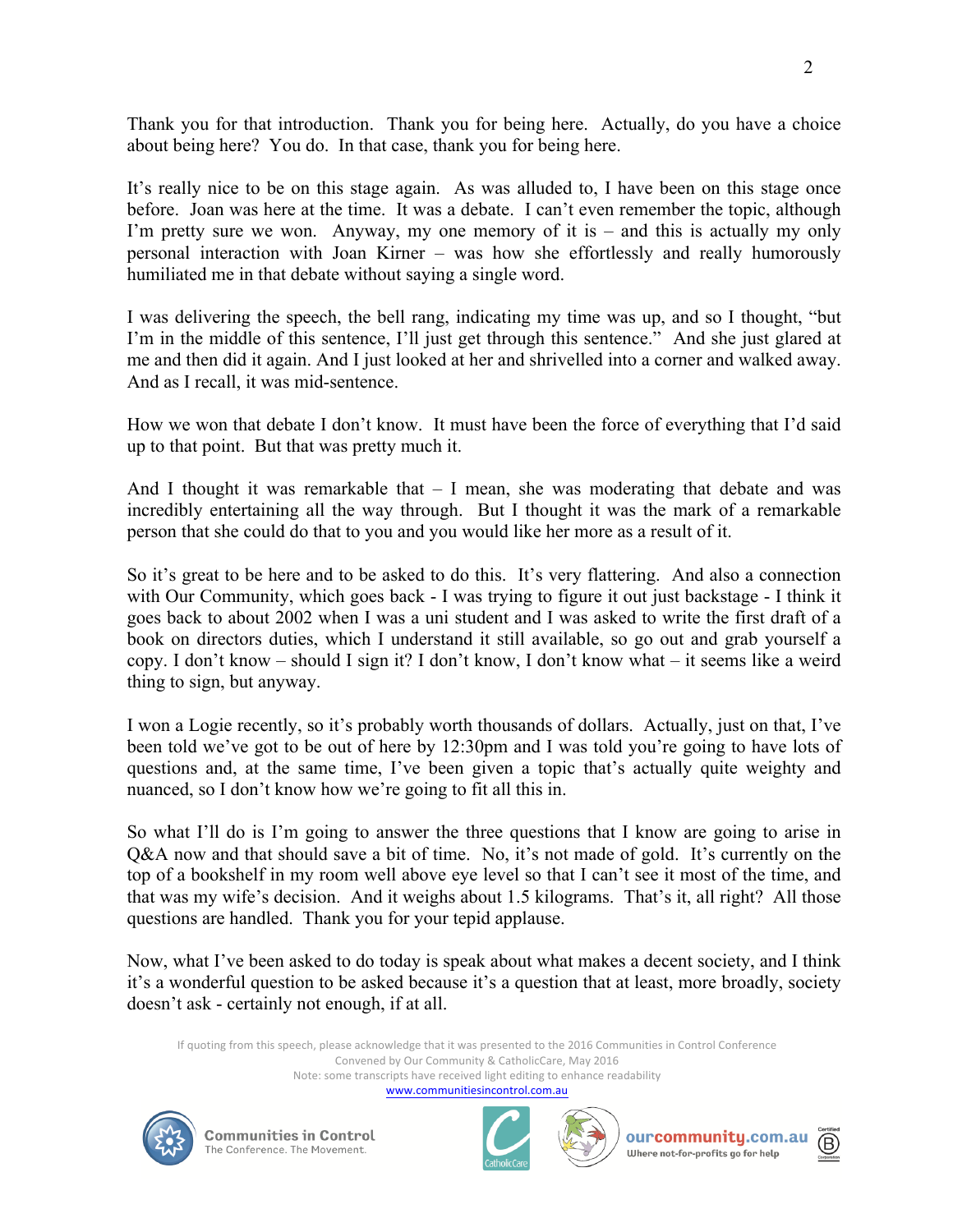I'm not sure the last time I heard it. I'm aware of works that have been written on the subject, but as far as a public conversation goes, we just don't have that. And so I'm really glad to have the opportunity to talk to you about that.

And I'm going to try, as briefly as I can, not to answer that question in full excruciating detail, but just to try to throw a couple of theoretical ideas out there that you, in your own work, can then latch onto or discard as the case demands.

Because what I hate doing in these sorts of things is telling you how you should go about doing your jobs. Because your jobs will all be very varied anyway, but also because it's not my job, and so you understand your job a lot better than me and there's a reason you have your job and I don't.

And so there's no point in me pretending that I know more about your work in the community sector than you do. Although I've done some stuff in the community sector, it's very different when you are doing this every day.

So I'm not going to try to do that, but I'm going to try to crunch through some of the ideas that we have used as a species, certainly recently, to try to figure out what a society should look like.

And if I had to try to describe what, in the last hundred or two hundred years, have really been the dominant ideas that would describe this, there would probably be two ideas that would sit in tandem with one another.

One is that a decent society or a good society is built upon a foundation of freedom. So a good society is that which delivers or confers the maximum amount of freedom upon its people, from its citizens. That's one idea.

The other idea is that a good society is built upon the pillar of equality. Now, if you're French, you'd probably say well both and you'd add fraternity. But the problem is that these two things actually very often sit in contradiction.

I don't want to state it as an absolute rule, but the more freedom you have, the more inequality you are likely to generate. And so we're kind of caught between these two ideals, neither of which is terribly realisable without doing terrible things.

You either have a completely unfettered freedom that allows people to exploit one another and therefore means that there will be certain people who either were not privileged to have access to great education or don't start with a fortune that they can then use to try to generate more money or, in Donald Trump's case, lose most of it. But you have these inequalities that will naturally emerge as a result of everyone being free.

If quoting from this speech, please acknowledge that it was presented to the 2016 Communities in Control Conference Convened by Our Community & CatholicCare, May 2016 Note: some transcripts have received light editing to enhance readability

www.communitiesincontrol.com.au









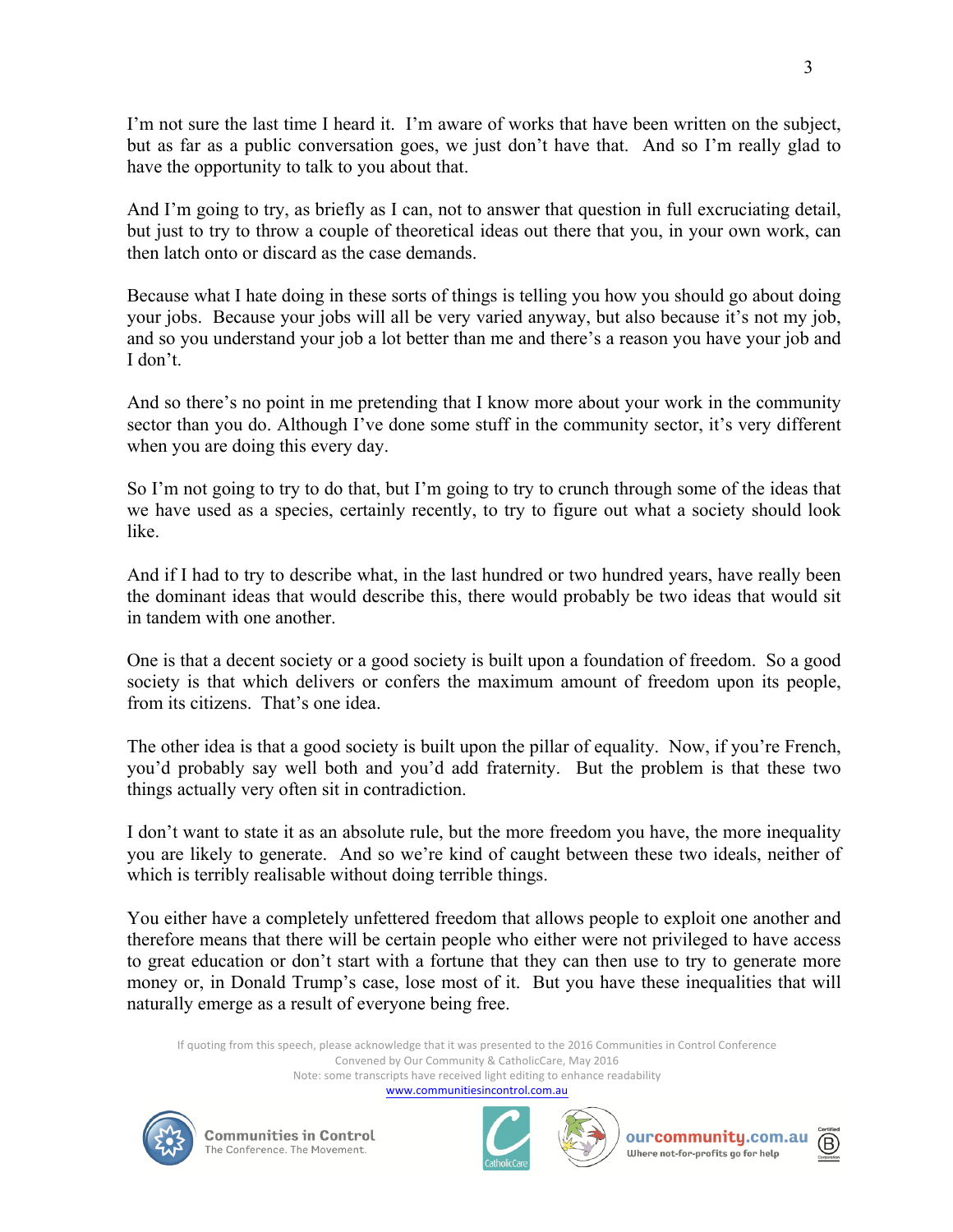Or you can try to force equality which was, in some ways, the communist experiment. And what that usually means is that people's freedom is stifled to such a degree that it becomes hugely oppressive.

So whichever totem pole you wish to attach yourself to, it's a flawed one and this is a problem that we face. So over the past century or so, there's been a lot of effort to try to figure out exactly how this plays out.

And perhaps the most famous example, in trying to reconcile this, was a philosopher by the name of John Rawls who came up with the idea that this was a balance, but really what you need to do is maximise freedom, but only to the extent that it generates an amount of inequality where the worst-off people in your society are still better-off than they otherwise would have been.

So freedom ends at the point where inequality becomes harmful to the people of the lowest rung of society was his idea. How you figure that out is difficult and I'm not going to go into that now, but that was his basic idea.

But I think one of the most interesting arguments about this - and I think this is interesting particularly for people in this room and the kind of work you do - was written, it was only about 20 years ago I think, by Avishai Margalit who wrote a book that I think was actually called "The Decent Society" and the argument there was that a decent society is one where the institutions within that society do not humiliate the people in that society.

So there are all sorts of ideas that can tie into that to do with inequality or with freedom and so on.

But what is interesting is this idea of humiliation being like the cornerstone of this. I thought it was a really, really profound insight. Because we don't talk about it a lot as a community or as a society, we don't talk about a lot as a nation the idea that people become humiliated as a result of things that happen, but we live with the consequences of it all the time.

Whenever we have conversations about deeply impoverished communities, for example, where there's inter-generational illiteracy or drug use or even abuse or violence, what we are looking at in many, many cases is a phenomenon of humiliation where a community or a group of people feel deeply emasculated and feel humiliated and, as a result of that, they tend to pay that forward and the next generation suffers as a result of that.

And you can engage in all kinds of analysis about who bears the brunt of that, right down to the way animals are treated within societies. It's not hard to construct an argument about a relationship between the treatment of animals and the level of humiliation that people who are meeting out that treatment feel.

If quoting from this speech, please acknowledge that it was presented to the 2016 Communities in Control Conference Convened by Our Community & CatholicCare, May 2016 Note: some transcripts have received light editing to enhance readability

www.communitiesincontrol.com.au







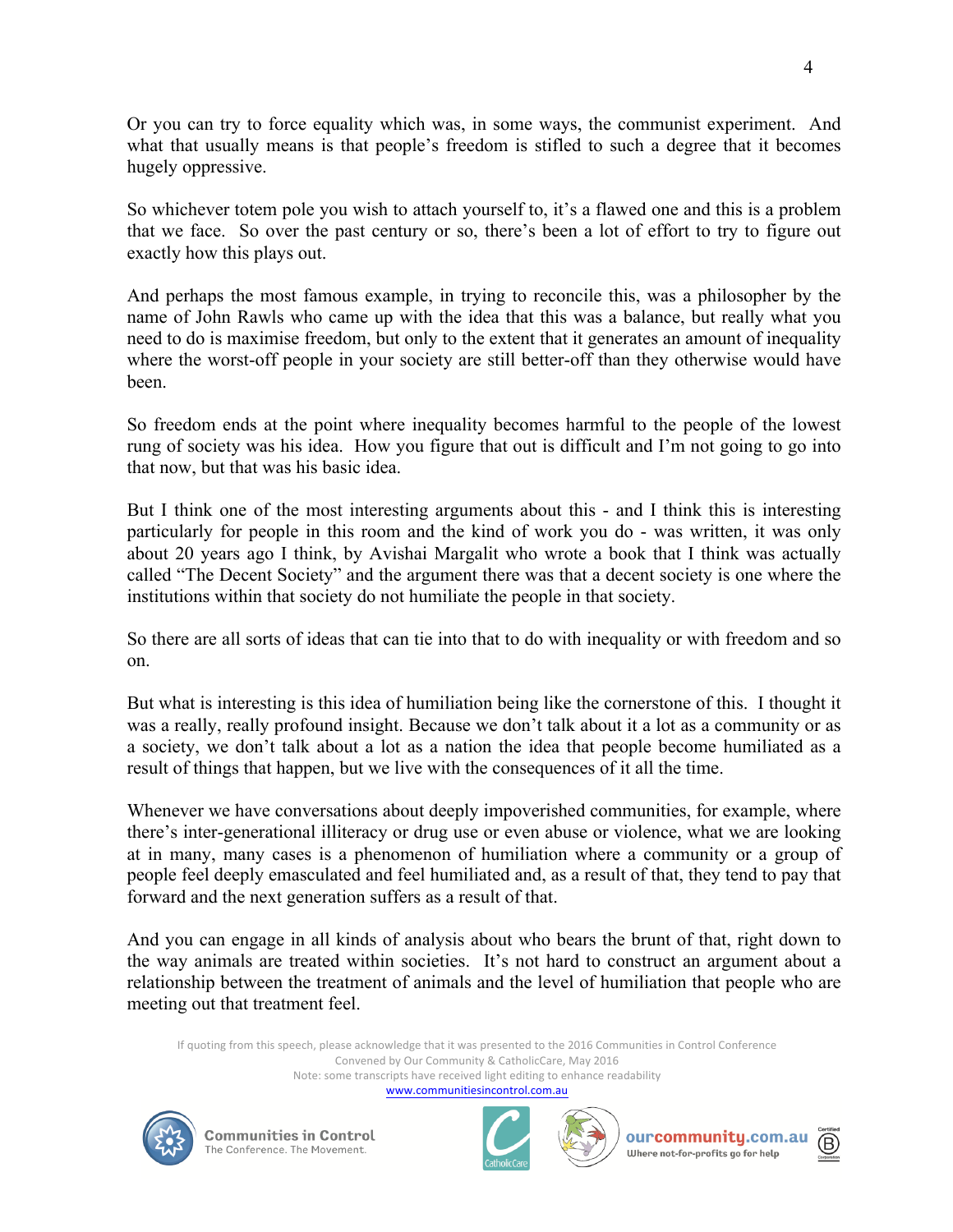It's actually a really, really deep idea that goes so underexplored in our society.

One of the most alarming things I've read - I came across this early on when I was at, and I still am, at Monash Uni, but when I started at Monash, I came across this early on in some of the terrorism studies subjects I was teaching – and this was not about terrorism, but this was a book that was written by a guy by the name of James Gilligan, who was a prison psychiatrist, that's what he was, for like 25 years or something in America.

And he used to, in his day-to-day work, he was dealing with the most horrifically violent criminals in American society – like, the people who do the kind of stuff that you read about in the paper, because it's that sensational, or who become the basis of a television series, dramatized or otherwise.

Really horrific stuff. For me to describe the kinds of things they were doing would be probably too graphic for this forum. And so this was his day-to-day life.

And he eventually decided he had had enough of that. I mean, God knows why, but anyway, he decided he had enough of that and he moved into academia and he started writing about this.

But he said – and what I was struck by was how absolute his statement was – he said every single case of violence that he had seen, in every single case, when he sat down to talk to them clinically, he had come to the conclusion that in every single case, it began with some kind of feeling or experience of humiliation in every case, which is why, when you see particularly ultraviolence, there's often a lot of symbolism involved. So again, I'm not going to go into some of the more gory things, but you'll see people who kill other people and then they will go on and mutilate their bodies, for example.

The things that they will do to them are highly symbolic, even if they don't necessarily understand it. So they'll deface their eyes or their tongues or these things that are used to perceive and judge and then to speak about. There's a symbolic language that goes on with all of these acts of violence.

And we've seen, I think over the weekend in this city, not ultraviolence, but I think what you've seen in a contest of humiliation. I mean, you don't even need to look at violence.

Look at the Trump phenomenon, for example, in the United States. What is ultimately driving that? What is it that's the lifeblood of this political movement that, by the way, in an average of polls now puts Trump ahead of Hilary Clinton for the US presidency. It's only .2%, but it's a lead, and nobody thought that was going to happen.

So what is it that's the lifeblood of this sort of movement? And when you look at the demographics largely of the people who are voting, they are people who have, for decades

If quoting from this speech, please acknowledge that it was presented to the 2016 Communities in Control Conference Convened by Our Community & CatholicCare, May 2016

Note: some transcripts have received light editing to enhance readability

www.communitiesincontrol.com.au







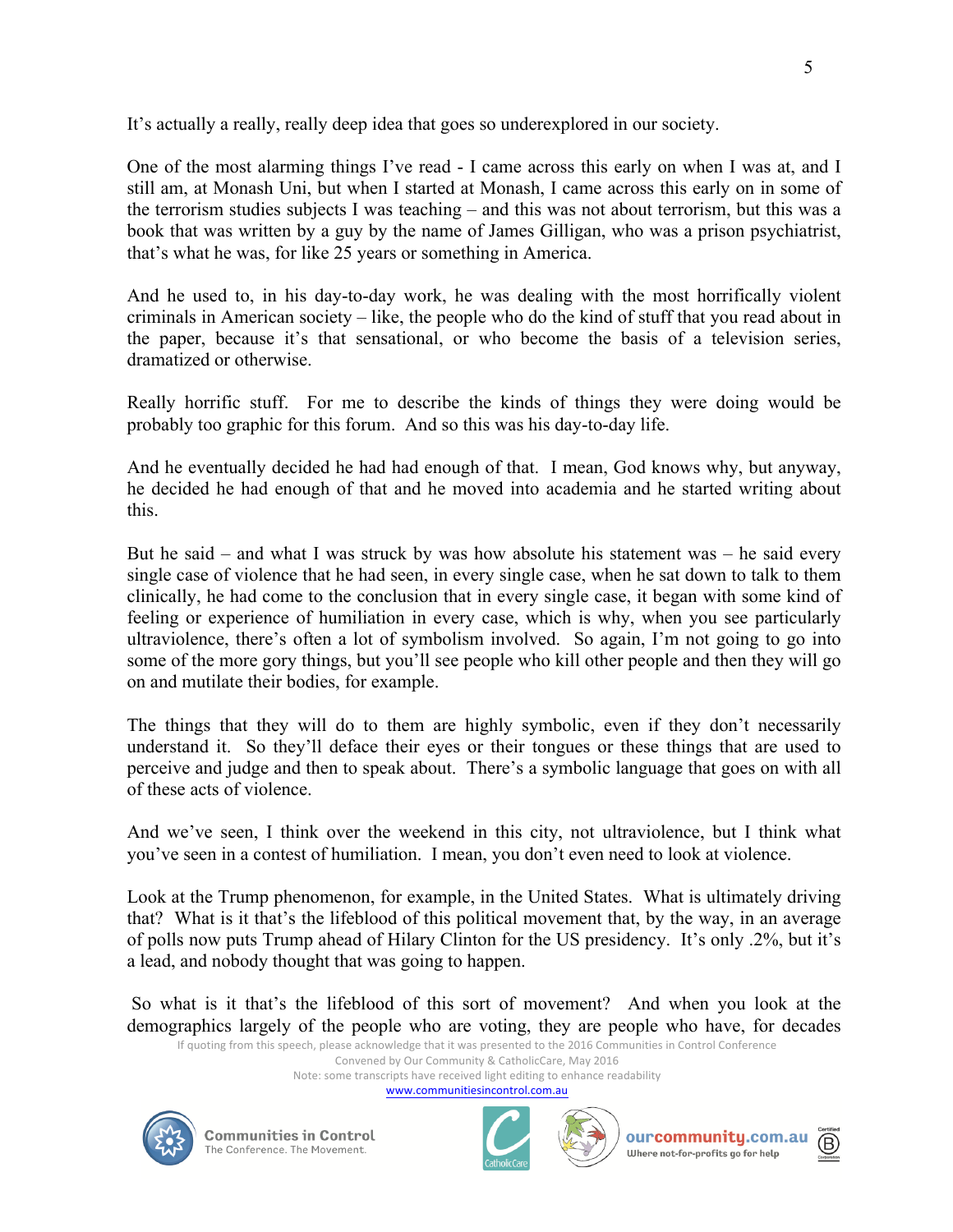now, as a result of the growing inequality within society, begun to feel deeply humiliated. And when people feel humiliated, what do they do? Well, they tend to find some kind of scapegoat to explain it.

Every seriously repressive movement in the modern world has followed something like this. Nazism in Germany followed the Depression. Fascism in Italy followed what they referred to as the mutilated victory of World War 1 – they were on the winning side in World War 1 and they didn't get any of the benefits of that that they were expecting to get.

So that became a source of national humiliation and then that got refracted through a kind of national aggression. Examples of this go on and on and on. You can keep coming up with this. But the idea of humiliation being actually a central element in what we do or in what drives us as human-beings, that when our self-esteem or our social status is wounded to such an extent that we no longer feel like we can be part of the social family, that we're not part of the social fabric, we've been somehow rejected from it, that's when horrific things happen, and even things that are not horrific, but are antisocial or counterproductive.

That's when that stuff happens. And we don't talk about it anywhere near enough.

But I want to draw a distinction, and this is, I think, an important distinction to draw. I think for a lot of people when you start talking about humiliation and people feeling excluded from society and so on or feeling rejected by society, which is even bigger – I mean, that's a really serious horrible feeling – when you talk about those things, I think for a lot of people it becomes equated with inequality.

So the way to deal with humiliation is simply to create equality. And that's kind of true, but it's not the full story.

What I want to put before you to think about, and then reject if you like, is that really what humiliation is about, and what a sense of belonging within a society is about, is not really about material equality so much as it is some kind of grander narrative of meaning within your society.

It is possible to be something other than wealthy, but feel that your life has serious significant meaning. In fact, I would say – and this is just a guess  $-1$  don't know what they're paying in the community sector these days, but I mean most of you would at least be on like what \$1 million a year – two, wow, okay.

So I would say many people in this room have made that kind of decision. There'd probably be a lot of people in this room for whom a more lucrative career was a possibility, but you made a decision to work within this sector, or maybe even work unpaid in this sector, like volunteer within the sector, and one of the reasons why you've done that is that there's a really

If quoting from this speech, please acknowledge that it was presented to the 2016 Communities in Control Conference Convened by Our Community & CatholicCare, May 2016

Note: some transcripts have received light editing to enhance readability

www.communitiesincontrol.com.au







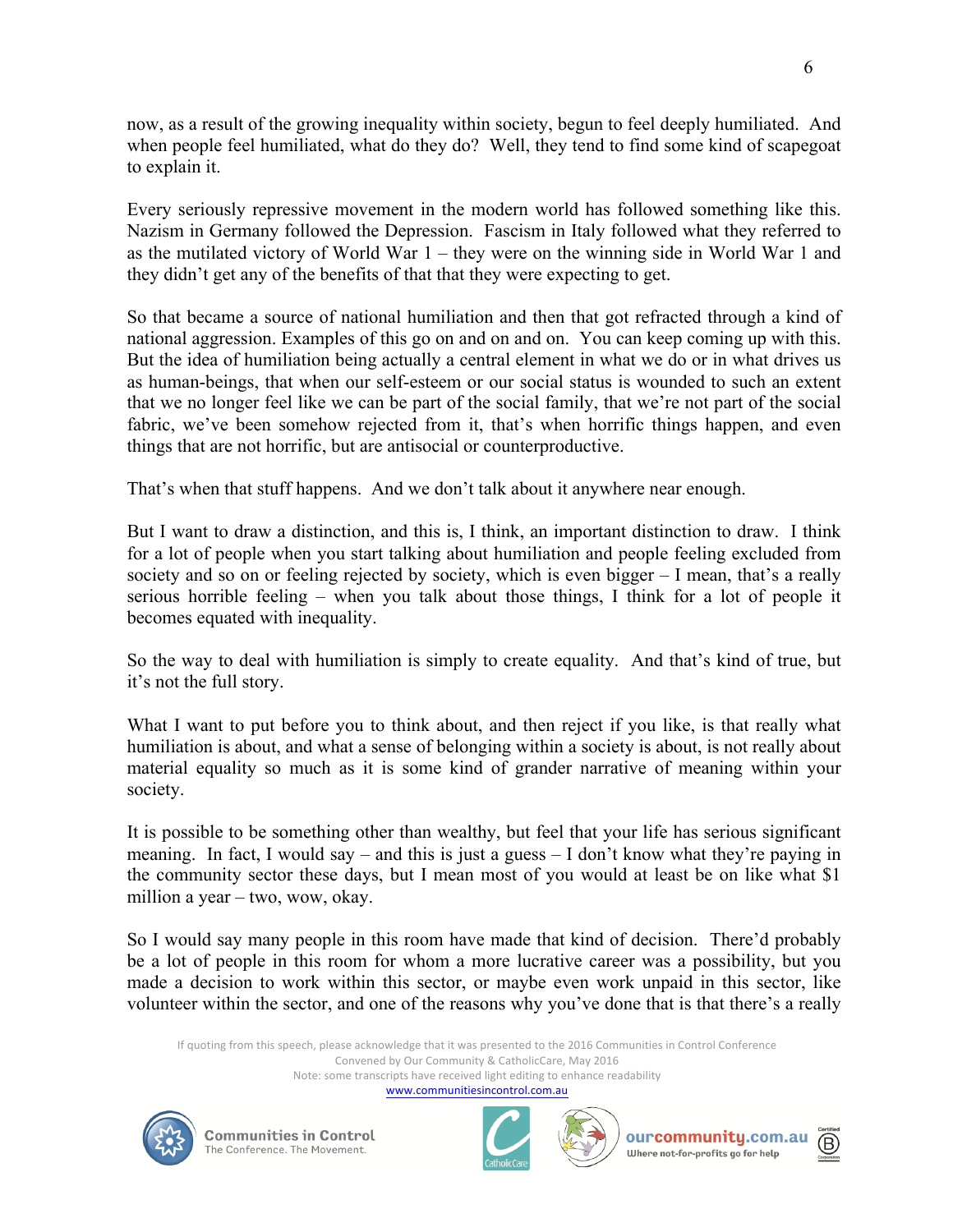clear, strong, compelling story of meaning that you can tell yourself about what it is you're doing.

And if one day you wake up and that story no longer adds up, that's when you have your breakdown; that's when you decide it's all been for nothing and it's a big waste of time and whatever.

But until that moment, and none of you are in that position, because those people are not in this conference, but until that moment, where you sit exactly in a scale of equality and inequality in our society is not actually the predominant driver.

There's a minimum level, like there's a subsistence level. There's poverty, and poverty is always coupled with humiliation, or almost always coupled with humiliation. But not because poverty makes it difficult for you to get things that you want, but because poverty is also coupled with a social status. The experience of poverty is an experience of exclusion from society. So while there is a relationship between equality or inequality and humiliation, they're not exactly the same thing.

And so what I want to put before you is the idea that the goal here is not – and this is true for the community sector as well as for government policies even in the private sector – the goal here is not simply about trying to create a more equal society, although I think that would be a good idea, particularly as our society becomes more and more unequal.

That's not simply the goal. The goal, I think, is to see if we can find a way to develop narratives of meaning within people's lives so that people have a meaningful story to tell about who they are and where they sit in relation to other people. That's actually a more powerful thing.

There's this very full-on abstract philosophical and psychoanalytical concept which is often used in this context, which is the idea of ontological security, which is fancy and it's jargon and that's why academics have jobs – because they can make up words like that.

But the basic meaning of it is that understanding that every human being has about where they sit in the cosmos; who they are in relation to something much grander and how it works. And, broadly speaking, if you have an understanding of that that works for you and you feel like your existence is in tune with that kind of understanding, generally speaking, you'll be content.

When that falls out of alignment, that's when problems start; that's when humiliation really starts to set in, which is why, for example, that people who belong to privileged social groups – so let's say they're white male heterosexual baby-boomers – they can still feel humiliated because even though they belong to all of those privileged groups, where they wake up to a world where that privilege is under constant assault, what's happening is that suddenly the universe doesn't make sense the way that they thought it did.

If quoting from this speech, please acknowledge that it was presented to the 2016 Communities in Control Conference Convened by Our Community & CatholicCare, May 2016

Note: some transcripts have received light editing to enhance readability

www.communitiesincontrol.com.au









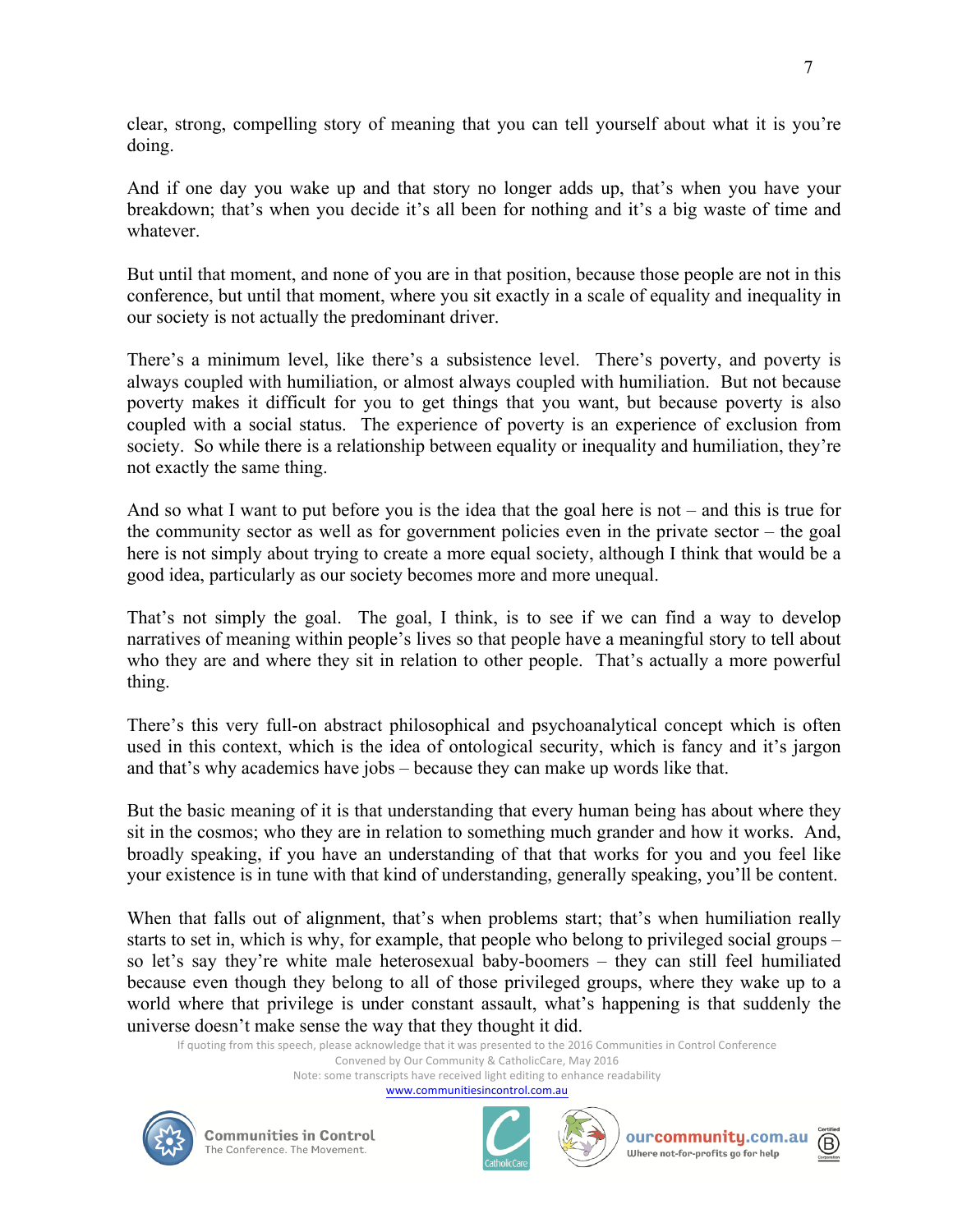It's not that their station in society is necessarily lower than other people's, but it's that it no longer fits the story that they'd understood their entire lives. And as that story changes, particularly if it changes rapidly, as that story changes, then their ability to hold themselves together as a human being in the context of society, with a full understanding of what it means to be that human being, that begins to fall apart.

And when that begins to fall apart, that's when you see resistance.

Now, that's not to say that there should never be social change and all privileges should be preserved. That's not what I'm saying. But it is to say that when you go through those kinds of significant structural changes in society, you will see backlash.

And the reason you'll see backlash is because of this concept of ontological security. So what we're after really, if it's about humiliation being the cornerstone, or the removal of humiliation being the cornerstone of a decent society, then I would argue that the flipside of that is really to ask the following question, and that is: What tools do we have, in what ways can we confer dignity upon people?

Because if I had to think of the opposite of humiliation, that's probably what it would be. Now, dignity can be related to material status and equality, but in the same way that humiliation and inequality are not exactly the same thing, dignity and equality are not exactly the same thing either.

So I think what we're trying to do now is come up with some way of dignifying those around us and dignifying every element of our society. And here we ran into a massive problem that I haven't sold, and I'm hoping you can solve.

And that is, if we're going to try to give people a sense of dignity or if we're going to see others and confer dignity upon them in our own minds, which is actually half the battle, it's not that hard for people to attribute dignity to themselves, it's sometimes harder to attribute it to other people.

If we're going to do that, if we're going to come up with some kind of way of dignifying society, then we kind of need a basis on which to confer it, don't we? This is one of the big problems I've been trying to get my head around - and I'm going to confess to you, I haven't got my head around it yet - when we say every human being has dignity or every human being has something sacred about that human being, my question for the contemporary age is why and on what basis? What makes a human being sacred now? Like, what's the value system?

Apart from it being a nice thing to say, why do I have to believe that you have dignity? What's the story that we are telling ourselves as a society about what it is that gives a human being dignity?

If quoting from this speech, please acknowledge that it was presented to the 2016 Communities in Control Conference

Convened by Our Community & CatholicCare, May 2016 Note: some transcripts have received light editing to enhance readability

www.communitiesincontrol.com.au







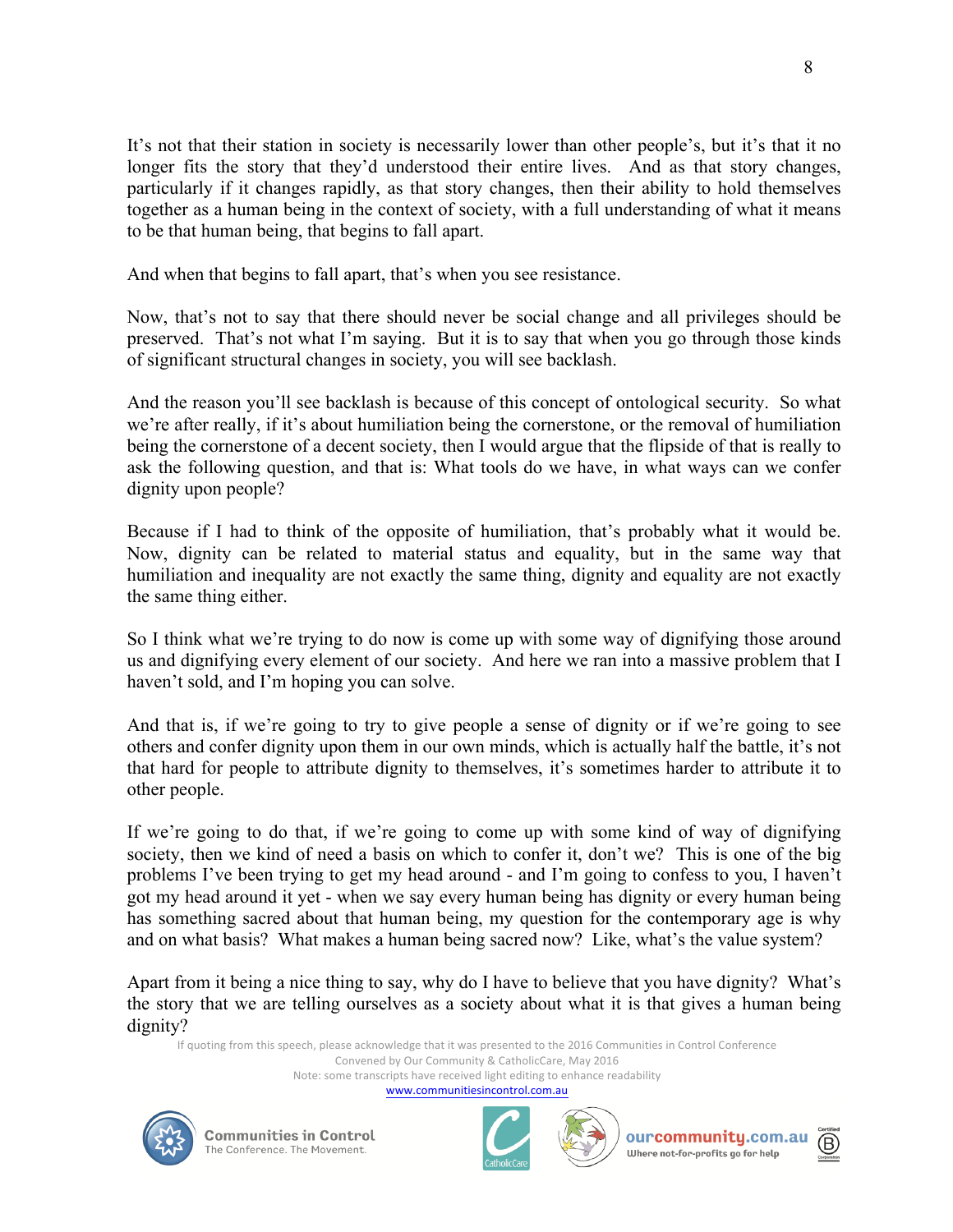And I ask this question in the context of I would say probably 30, 40 years where we have been transforming society and the stories we tell about society as being about really competition and individual entrepreneurship maximising freedom, I guess, where we are being trained to think of ourselves not as members of a greater society, but as consumers and producers and people who can get things out of society.

We see this every year, sadly - and I can't excuse myself from being part of this process – we see this every year when the federal government gets up and delivers a budget and every single headline begins "What's in it for you?" Right, are you familiar with this coverage? Every single year. And there's tables, if you're this person with this many kids and that much income or whatever, you get an extra \$38 a year. Good budget. Or if you're this person, then you lose this much a year. Bad budget.

And then it just becomes a contest of different kinds of interest groups. But those interest groups are based upon a very strange thin understanding of what a human being is, which is that a human being is effectively just a repository for things like money. So it's just kind of a game – we're all pitted against each other and, at the end of it all, the one with the most toys wins. That seems to be the story that we've begun to tell ourselves.

What effectively I'm saying is the idea of a society where everybody is somehow invaluable, everyone plays a role in the context of that society, that mythology is kind of disappearing.

And what goes along with that is a mythology that has grander or greater meaning. And what goes along with losing that meaning is losing the basis on which we can very easily point to what it is that gives a person dignity.

It's one of the things that, I guess, is really bothering me at the moment. When I think about, for example, take a really serious issue that needs really serious action. So let's go with something like domestic violence.

Thankfully, a huge amount of attention is now being directed towards it and a lot of money now coming from governments, perhaps not as much as there needs to be, but a lot more than I could have imagined there being five years ago. Rosie Batty has a huge amount to do with that, clearly.

But it's becoming a massive issue; a politically resonant issue. That's all fantastic. But when it comes to us talking about it publicly, I feel like we have a very strange habit of collapsing back onto well the solution to dealing with domestic violence is ultimately for men to respect women. So okay, well great, that would be a good thing. And that doesn't happen very much, or nowhere near as much as it should. That's great.

If quoting from this speech, please acknowledge that it was presented to the 2016 Communities in Control Conference Convened by Our Community & CatholicCare, May 2016 Note: some transcripts have received light editing to enhance readability

www.communitiesincontrol.com.au









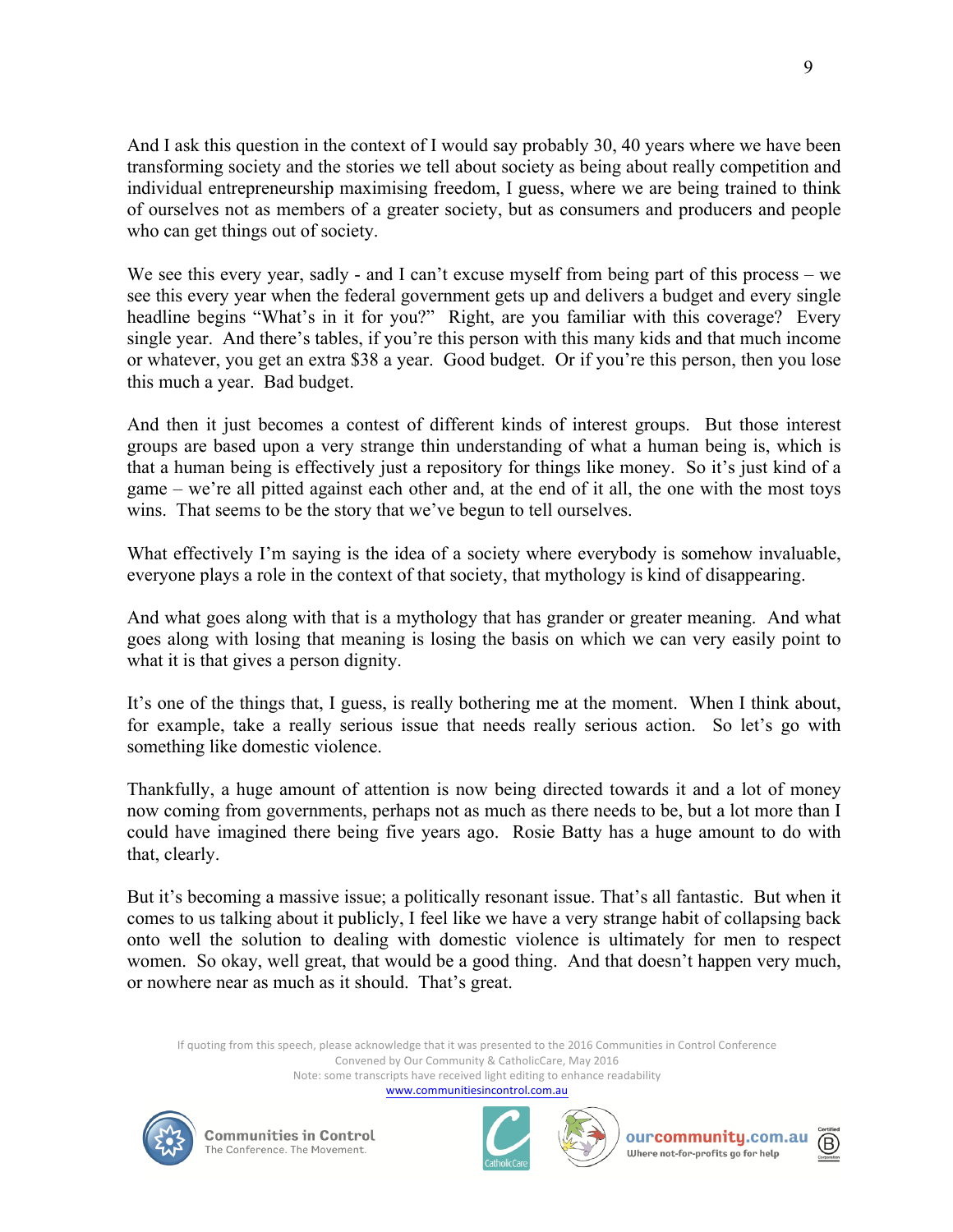But here's my question that's far more confronting, I think, and that is: How are we meant to convince, in this particular instance, men to respect women when we've spent the last 30 years of our social lives training ourselves not to respect anybody?

As we've been teaching ourselves to see each other as competition, what comes with that is maybe a begrudging competitive respect, but nothing deeper than that. And I think this is one of the reasons that we now live in an age where even in developed politically successful democracies like ours, concepts like human rights become really tradable.

We see this in the asylum seeker debate all the time. Why? Because the people that we're talking about are no longer people that carry some kind of inalienable dignity with them.

They're kind of chattels that we can use to deter other people. This is a really strange way to think about it, but I would argue, or what I'm asking you to think about anyway, is that this is a consequence of decades of us training ourselves to think this way; not to think in terms of society; not to think in terms of community.

And I think that one of the reasons that's happened is that the institutions of civil society have just been eroded. And there are lots of signs of that. One of the signs of that is that our solution to every problem now is like more regulation by the government or more codes of conduct by whatever – because we don't have a strong civil society that just kind of allows basic ethics of decency to pervade within society. Once upon a time, I suppose, the church played that role. The church doesn't play that role now.

And depending on the church, it's in all kinds of straits at the moment and it's public reputation is collapsing. So fine, but then what? What replaces it?

And so I've decided that even though my most pessimistic moments I feel like it's all a bit too far gone and it's all hopeless, but bear in mind, I'm a pessimistic person by nature, I'm trained as a lawyer, I'm a Richmond supporter. Everything goes badly in my life in that way.

But I've decided that really the answer to this question about where it is that we come up with the stories that give people dignity because they're human beings; where are those stories coming from; where are those ideas coming from; where is that ethic coming from? Then, for better or worse, it comes from this room.

Like, I'm sorry to put the weight of the entire species upon you, but I believe that's ultimately what it is. Because if we don't have strong civil society institutions in the form of, say, the church any longer, then we're trying to rely on government to kind of police our conduct in every social situation so that we can remove things like discrimination or whatever.

Then, the only place I can think of that's left for us to inject those really essential things that are much bigger than what we ever talk about in public interaction, but we need to talk about -

If quoting from this speech, please acknowledge that it was presented to the 2016 Communities in Control Conference Convened by Our Community & CatholicCare, May 2016

Note: some transcripts have received light editing to enhance readability

www.communitiesincontrol.com.au